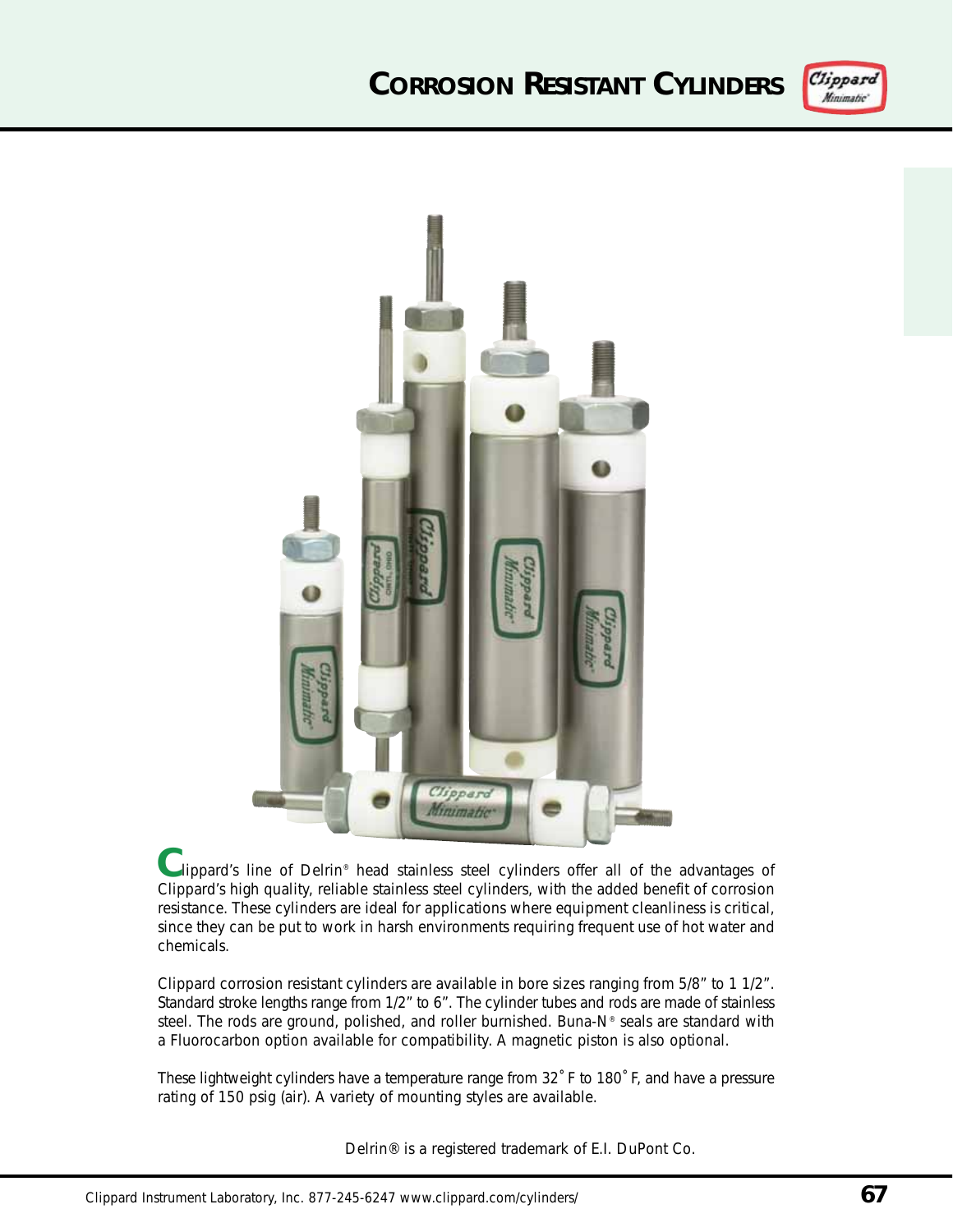



## **Features**

- Delrin<sup>®</sup> heads with a positive double seal
- Available with magnetic pistons
- 303 stainless steel ground, polished and roller burnished piston rods
- Precision rolled construction for a solid leakproof cylinder
- Buna-N seals (Fluorocarbon optional for compatibility only)
- 304 stainless steel tube
- Pressure Range 0 to 150 psig
- Temperature range: 32° to 180° F
- Optional stainless steel mounting nuts
- Aluminum alloy pistons, optional Delrin<sup>®</sup> pistons available; consult factory

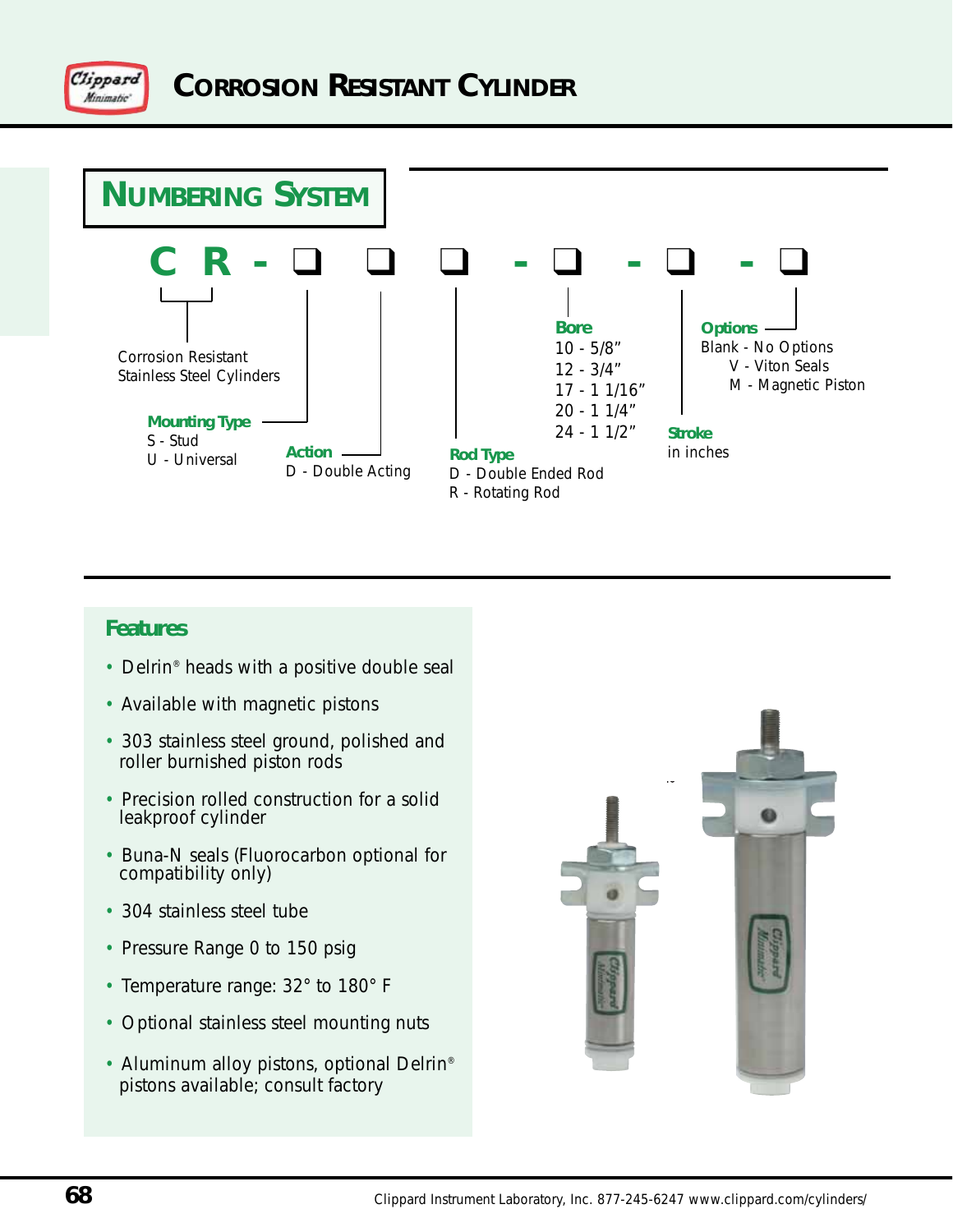

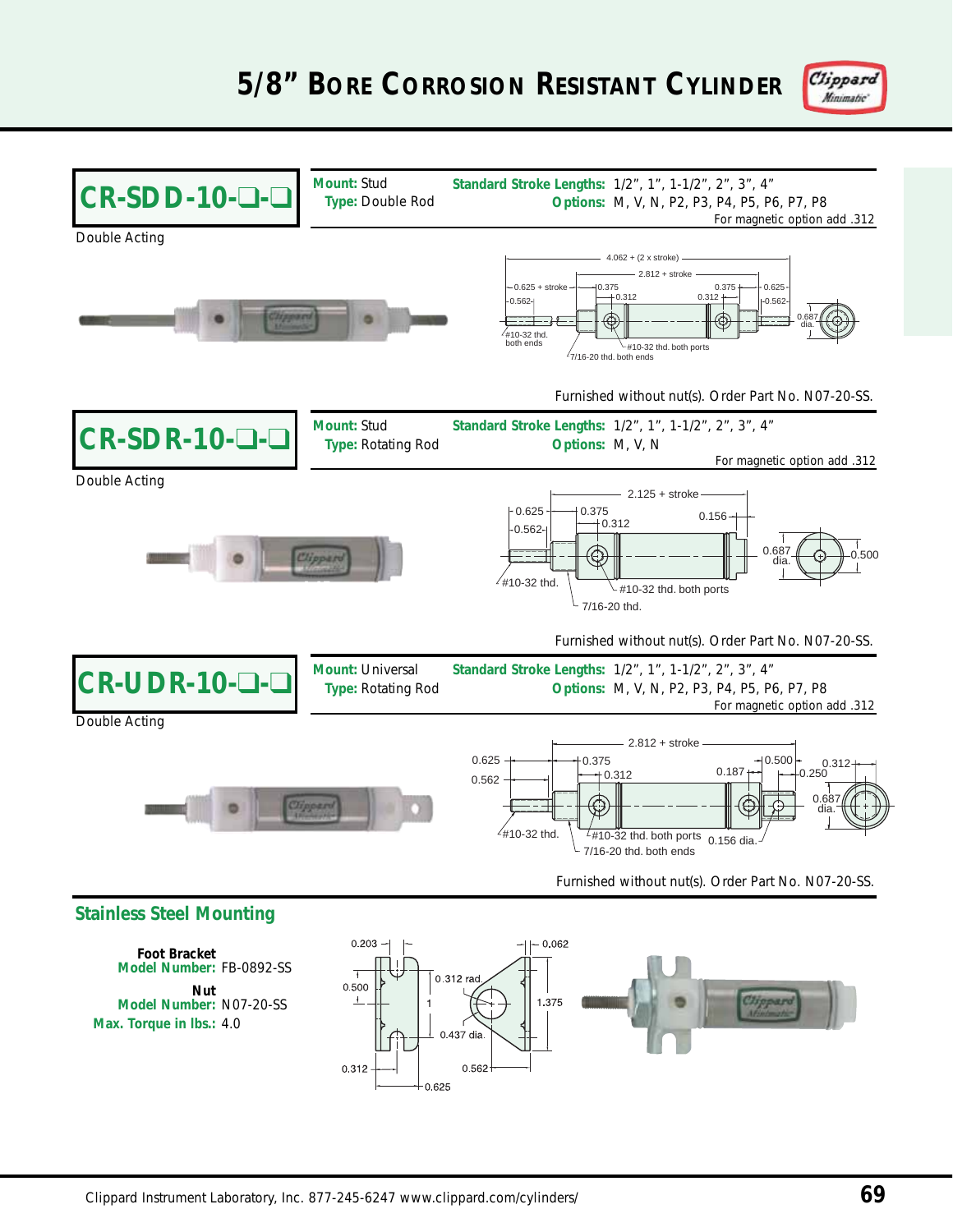

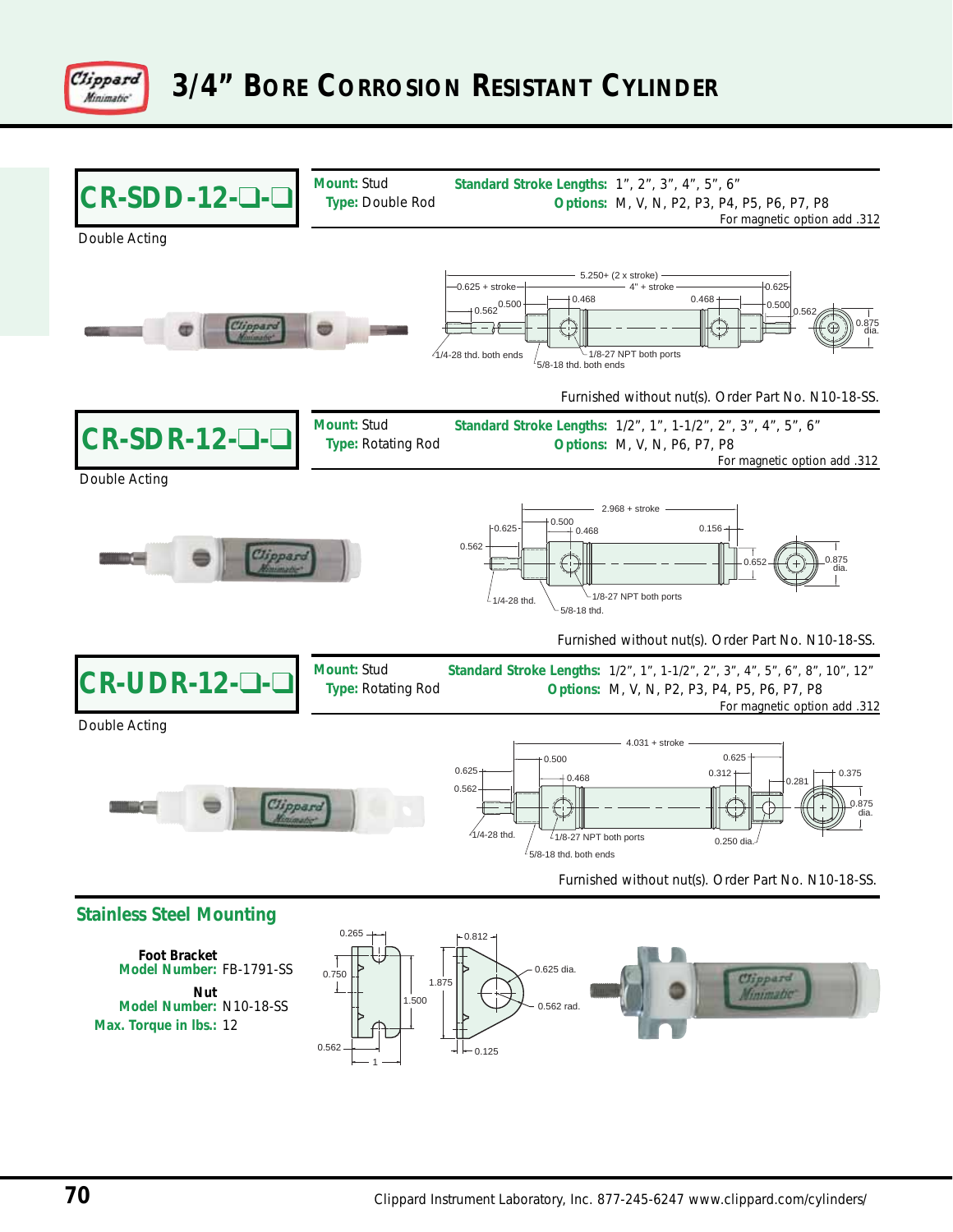

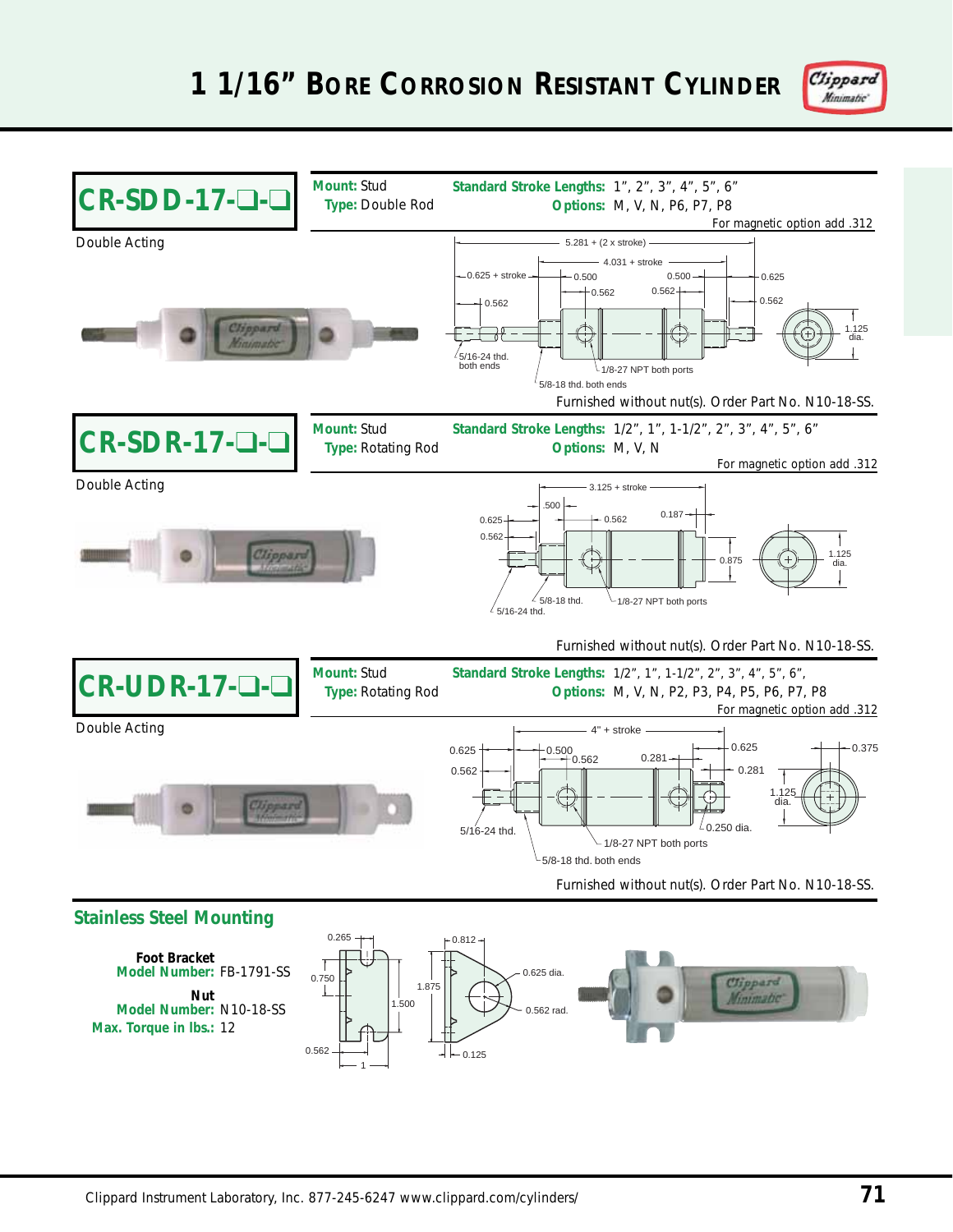

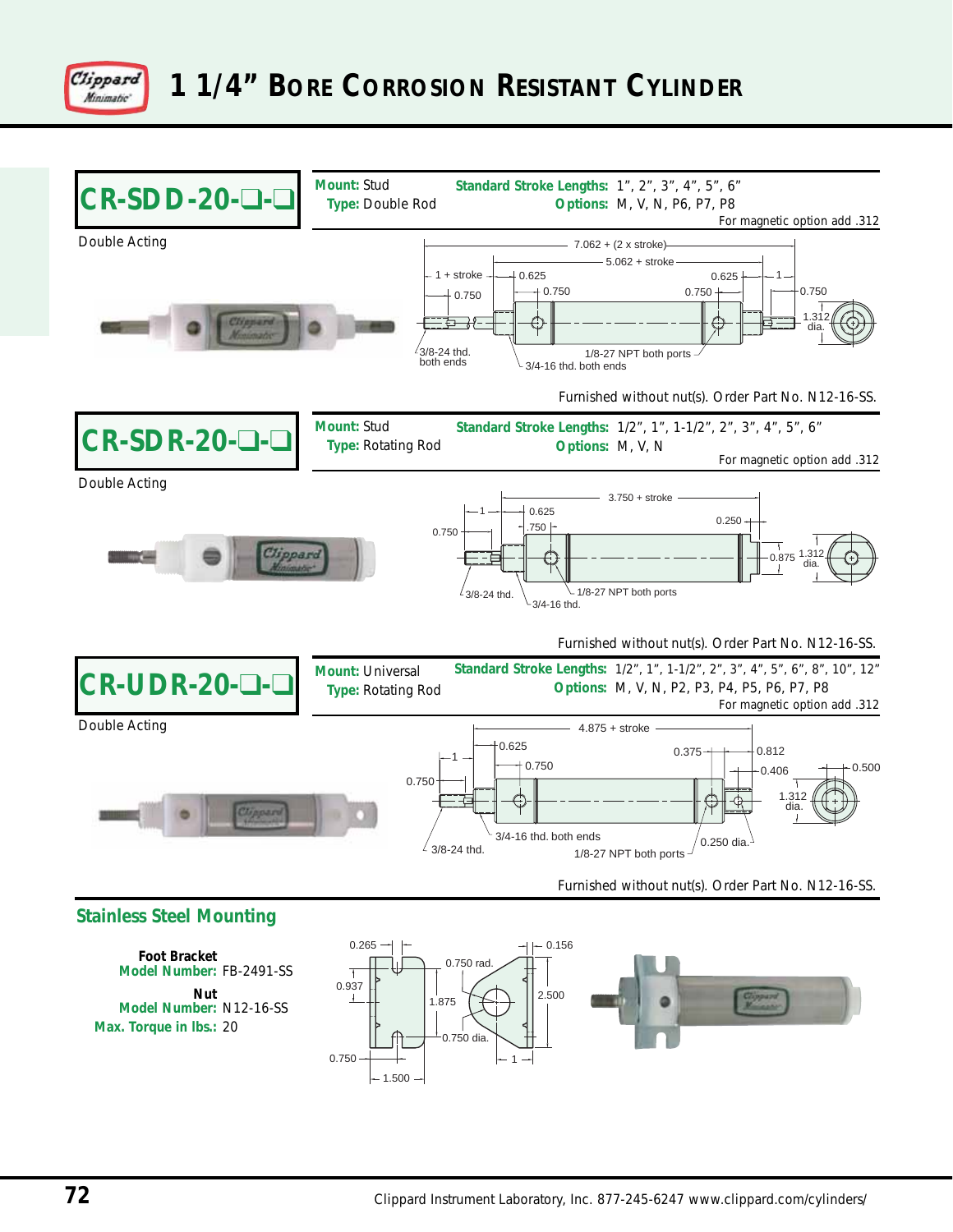